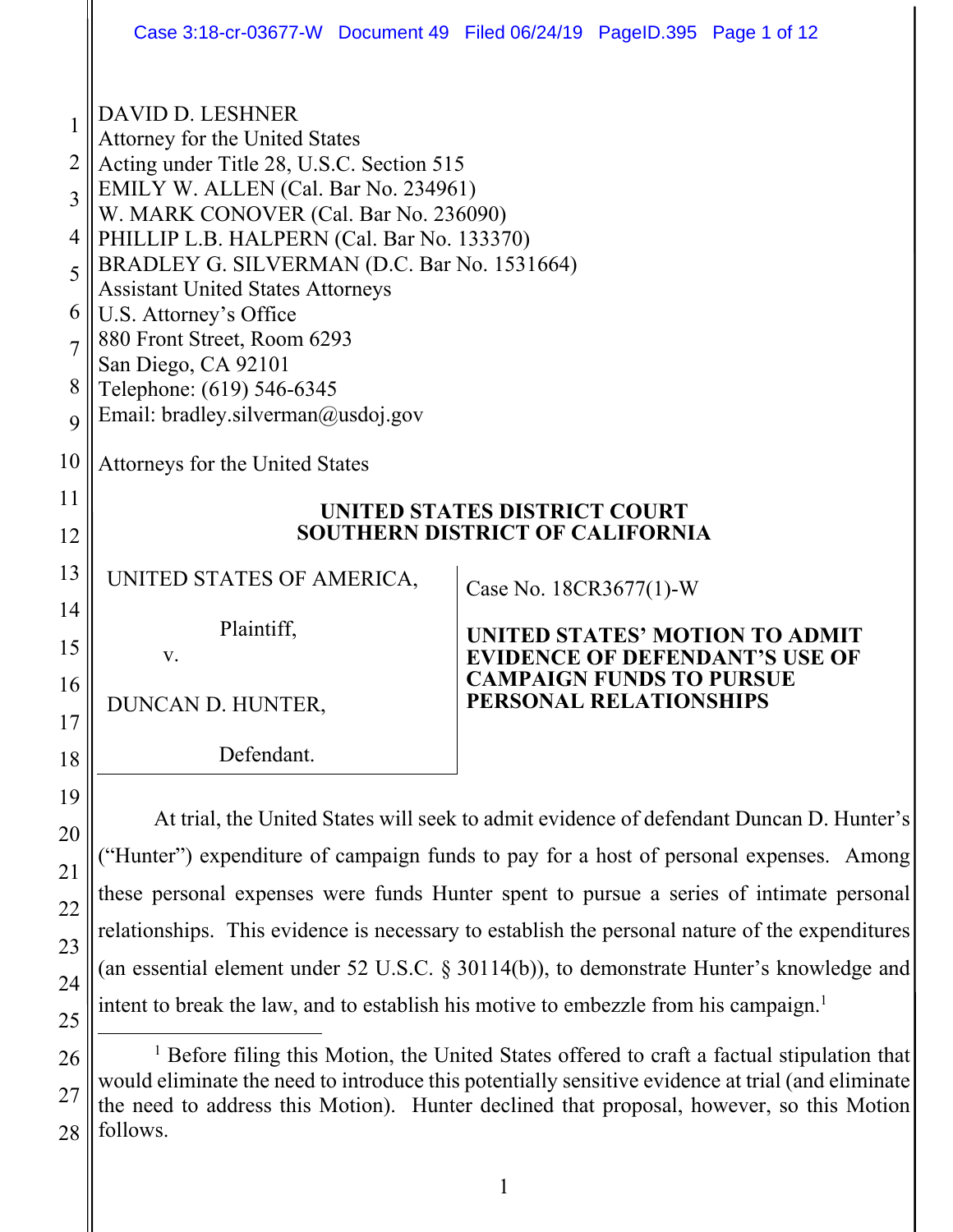# **I.**

## **STATEMENT OF FACTS**

3 4 5 6 7 8 9 10 11 12 13 14 15 16 Hunter assumed office as a member of Congress in January 2009. Shortly after he arrived in Washington, Hunter began to use funds contributed to the Duncan D. Hunter for Congress Campaign to carry out a series of intimate relationships. The indictment identifies the individuals with whom Hunter carried on these intimate relationships, as well as numerous examples of Hunter's improper use of campaign funds to pay for their personal encounters. All of the women with whom Hunter pursued these relationships were involved in politics in some manner, and Hunter sometimes met or socialized with them in professional settings. Precisely because each of the women worked as lobbyists or congressional staffers, Hunter may suggest that he was justified in spending campaign funds on *all* of his "meetings" with these individuals. Evidence of the intimate, entirely personal quality of Hunter's specific encounters with these women is essential to demonstrate that his spending to facilitate those encounters was improper. At trial, the evidence will demonstrate that Hunter improperly used campaign funds to pursue these romances wholly unrelated to either his congressional campaigns or his official duties as a member of Congress.

17 18 19 A summary of the anticipated evidence, which will be admitted through eyewitness testimony, text messages, emails, phone logs, photographs, and social media communications, is presented next. $2$ 

## **A. Individual 14**

21 22 23 24 In April 2009, Hunter met Individual 14 ("I-14"), who worked as a lobbyist and encountered Hunter through her work. The two began to socialize, and spent time together with the same close-knit group of friends. Their relationship soon blossomed beyond a mere friendship. Although the pair kept their romance under wraps, taking care to not be seen

25

20

1

<sup>26</sup>  27 28 2  $2$  Due to the voluminous nature of the evidence and the large number of sources, the United States submits this proffer to provide a basis for the Court's ruling, without submitting specific pieces of evidence to be introduced at trial. Should the Court require evidentiary support, the United States will supplement this motion with exhibits as appropriate.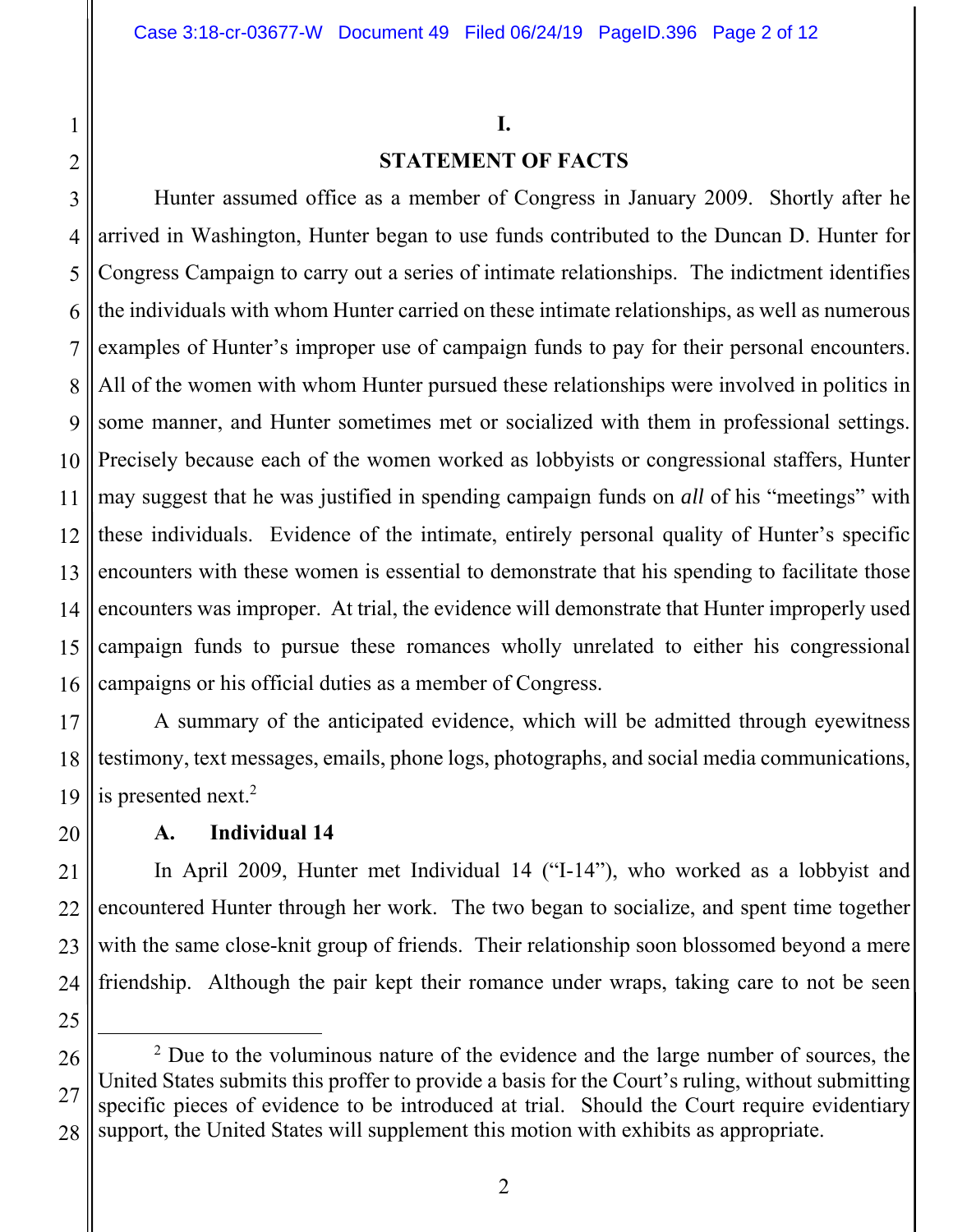1

2

3

23

together in public, they found excuses for occasional outings or getaways together. As the relationship grew more serious, Hunter began living with I-14 at her D.C.-area home. On occasion, Hunter used campaign funds to bring food or beverages back to her home.

4 5 6 7 8 9 10 11 12 13 14 15 16 Hunter paid for outings with I-14 using funds that belonged to his campaign. In early 2010, the couple planned a ski vacation as one of their first solo getaways. On the afternoon of Friday, January 22, 2010, Hunter flew to Reno, Nevada, ostensibly to attend the annual convention of a large non-profit advocacy group. The convention had begun a few days earlier, and I-14 was attending the meetings for her work. Hunter's flight landed at 2:10 pm, and he rented a car from the airport Alamo, using \$351 in campaign funds. That evening, after a brief stop at the convention, Hunter drove to Heavenly Mountain Resort, a ski resort near Lake Tahoe in Incline Village, CA. By 11:39 pm, he had checked into their room at the Hyatt and visited the hotel's Cutthroats Saloon for a Sam Adams (which he paid for with \$7 in campaign funds).<sup>3</sup> Hunter and I-14 spent the weekend skiing, ordering room service, and enjoying the amenities of the full-service resort. They checked out on Monday, January 25, 2010, when Hunter paid the \$1,008 hotel tab using campaign funds from his campaign credit card.4 He spent another \$180 in campaign funds on airfare back to Washington.

17 18 19 20 21 22 Hunter continued using campaign funds to allow for other trips with I-14. In March 2010, for example, the couple took a weekend "double date" road trip to Virginia Beach with their friends, one of whom was also a congressman. Hunter spent \$905 in campaign funds to pay for the hotel bar tab and room he shared with I-14 that weekend. And he later sought and received an additional \$257 in mileage reimbursement for the trip from his campaign treasurer—despite the fact that I-14 had driven the group to and from Virginia Beach using

<sup>24</sup>  25  $\overline{\phantom{a}}$ <sup>3</sup> The hotel is approximately an hour's drive from the Reno airport. In light of this schedule, Hunter could not have spent more than a couple of hours at the convention in Reno on Friday afternoon.

<sup>26</sup>  27 28 <sup>4</sup> Hunter's personal bank records suggest that he could not have paid for the weekend without dipping into campaign funds: On January 25, the day he checked out of the Hyatt and paid his rental car bill, Hunter's personal bank accounts had a negative balance and he incurred six separate insufficient funds fees of \$33 each.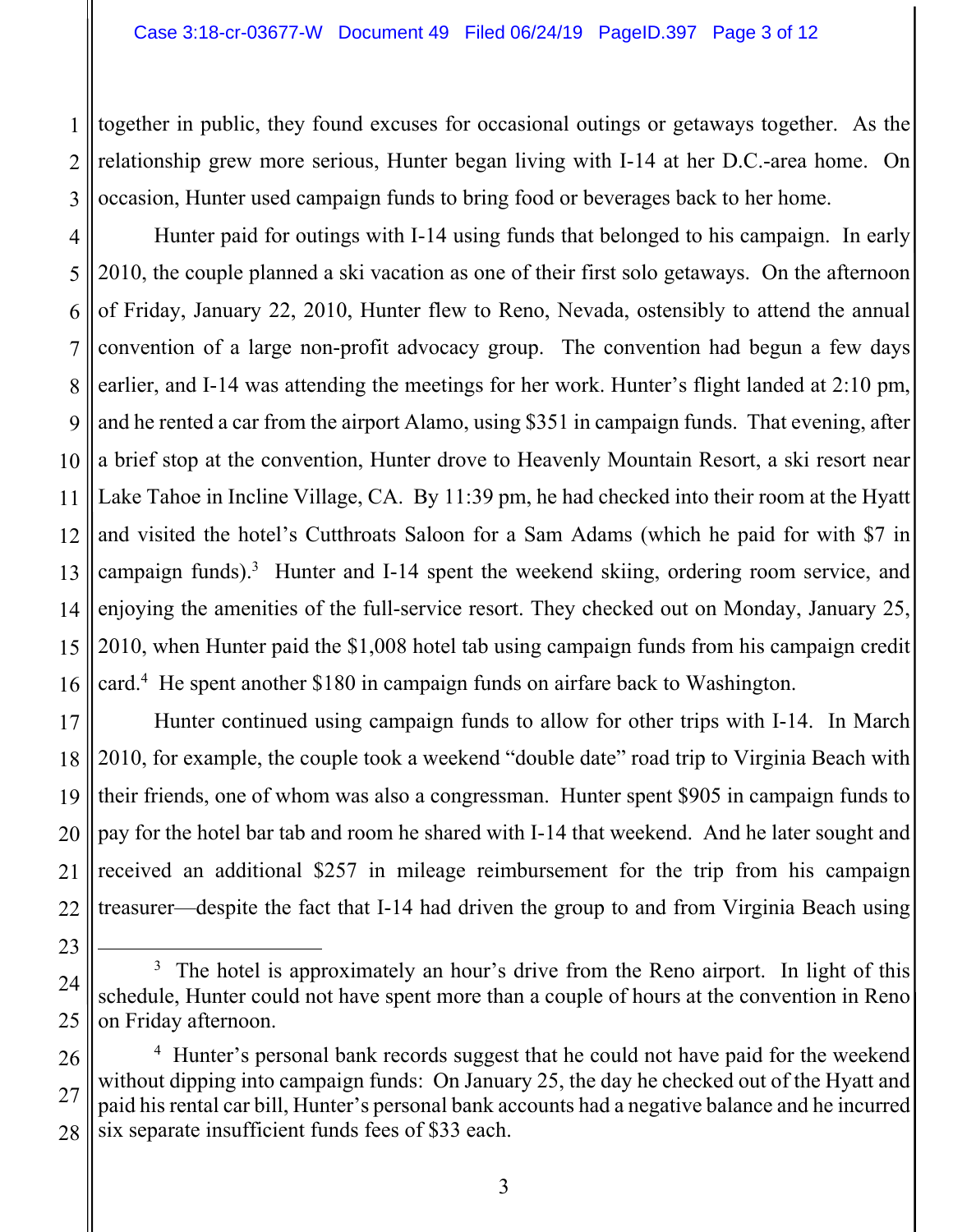1 2 3 4 her car.<sup>5</sup> Hunter and I-14 had other purely personal outings with the same couple, including, on March 24, 2010, when they had another "double date" at the Birchmere Music Hall in Alexandria, Virginia. There, they saw a Jack Ingram concert, and Hunter spent \$121 in campaign funds on beer, nachos, and wings.

5 6 7 8  $\mathbf Q$ 10 11 12 13 14 Another example of Hunter using campaign funds to pursue his personal relationship with I-14 came in June 2011, surrounding a dinner event held at a D.C. hotel. Margaret Hunter had planned a trip to Washington, and reserved a room at a Capitol Hill hotel for June 21 through 24. But she later changed her travel plans, and rebooked her flight from San Diego to arrive the next day, June 22. As it happens, Hunter was scheduled to attend an annual dinner event for a large non-profit advocacy group held on June 21, which I-14 helped to organize and which was taking place at the same hotel. Hunter kept the June 21 room reservation and spent the night there with I-14. They paid the \$455 hotel bill, for all three nights, using campaign funds. In describing this expenditure to his campaign treasurer later, Hunter never explained the reason he kept the first night at the hotel.

15 16 17 18 Hunter used campaign funds to pursue this purely personal romantic relationship again on June 29, 2011, when he took I-14 golfing at the Old Hickory Golf Club in Virginia. Hunter spent \$253 in campaign funds on greens fees for two, 10 beers, an Adidas shirt, and a visor. He never attempted to justify these expenses to his treasurer.

Hunter and I-14 ended their romantic involvement in approximately April 2012.

19

20

23

**B. Individual 15** 

21 22 In August 2012, Hunter attended the Republican National Convention in Tampa, Florida. During that trip, he began a romantic relationship with Individual 15 ("I-15") who

<sup>24</sup>  25 26 27 28  $rac{1}{5}$  $\frac{5}{10}$ . This is just one example of several instances of Hunter double-dipping by claiming mileage when he did not use his car. Later in 2010 and 2011, for example, he submitted requests for reimbursement for several trips around the San Diego area. But Hunter employed a driver during this period, who picked him up and delivered him to several of those events and the driver also, legitimately, submitted his own mileage reimbursement request for the same trips. When a member of Hunter's campaign staff offered to help him format and submit his mileage claims, he declined her offer, preferring to submit them himself.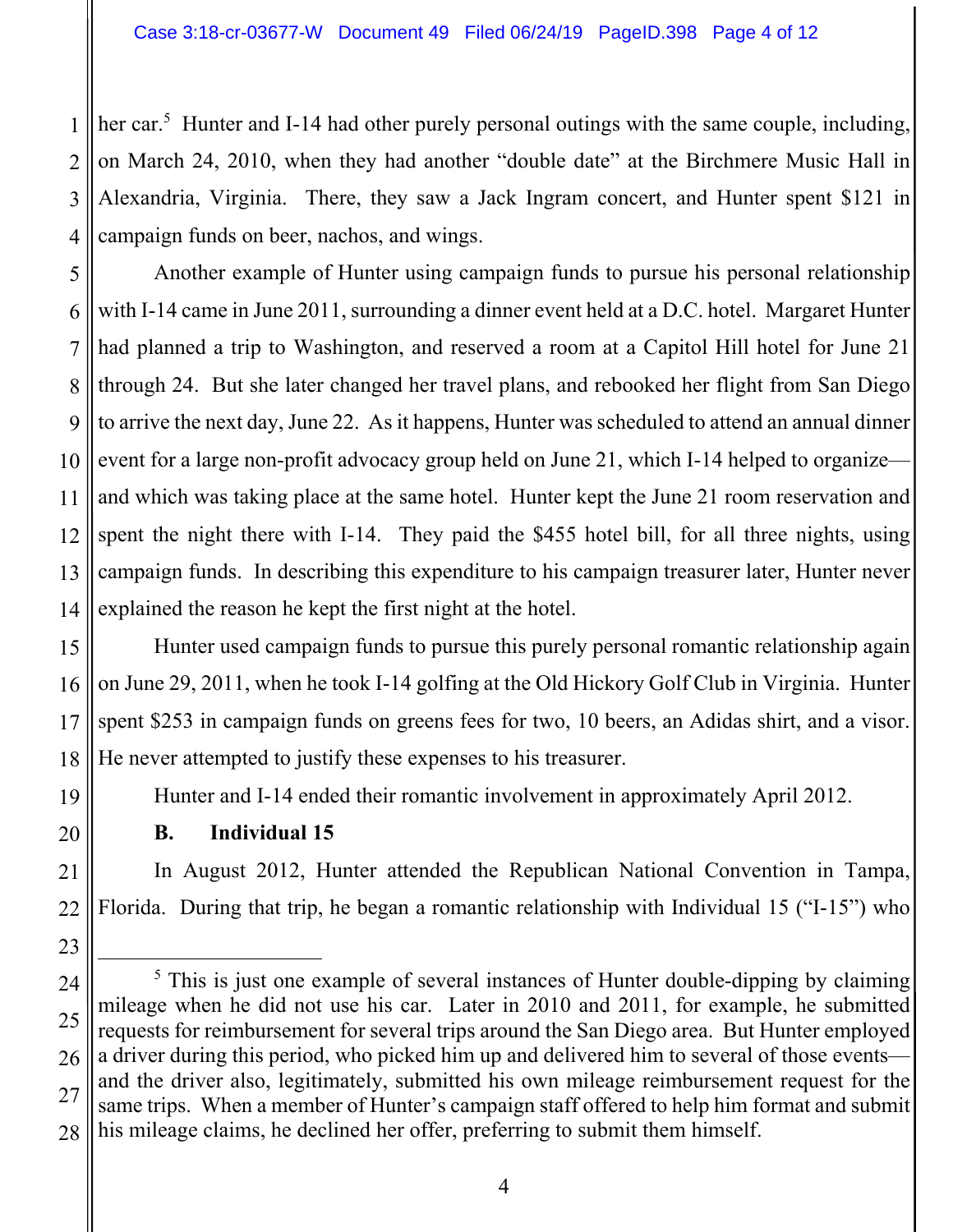1 2 3 4 5 6 worked in the office of a member of the House of Representatives leadership. Over time, their relationship grew more serious, although once again Hunter was careful that the pair were not seen together in public. They often spent time together at I-15's D.C.-area home, and as the relationship developed, Hunter began staying there nearly every night. Hunter often took an Uber to I-15's home after work or evening events, which he typically paid for using campaign funds.6

7 8 9 10 11 12 13 14 15 16 As he had with I-14, Hunter used campaign funds to facilitate his intimate personal relationship with I-15. On February 11, 2014, for example, Hunter introduced I-15 for the first time to his friends, Individual 2A and Individual 2B. He spent \$29 in campaign funds on an Uber to take I-15 to their home for an intimate dinner with his closest friends. Even after Hunter and I-15 ended their relationship, they continued to see each other on and off, and Hunter continued facilitating these encounters with campaign funds. On July 21, 2015, for example, Hunter used \$93 in campaign funds to take I-15 out for cocktails at a quiet speakeasy-style bar near her home. After drinks, they went to I-15's home and spent the night together; Hunter used \$21 in campaign funds on an Uber back to the office at 1:49 am that night.

17

## **C. Individual 16**

18 19 20 21 22 23 24 25 In January 2015, Individual 16 ("I-16") began work in Hunter's congressional office. Hunter and I-16 began a romantic relationship not long afterward. The two occasionally spent nights together at his office, and Hunter took I-16 out to socialize with his friends, using campaign funds to pay for their dates. For example, on June 3, 2015, the two of them went on a "triple date" with two other couples at the H Street Country Club. Hunter spent \$202 in campaign funds for drinks and snacks at the bar, plus another \$20 on the Uber ride. A few days later, on June 12, 2015, Hunter's high-school age relative came to Washington for the night. Hunter took the relative, along with I-16 and a small group of friends, out for what

<sup>27</sup>  28 6 <sup>6</sup> As alleged in the indictment, between 2013 and 2016, Hunter spent a total of \$990.60 in campaign funds on Uber rides to socialize with his friends, including I-15. *See* Indictment, Doc. No. 1, at 27 [97. Approximately \$200 of this was spent on rides to or from I-15's home.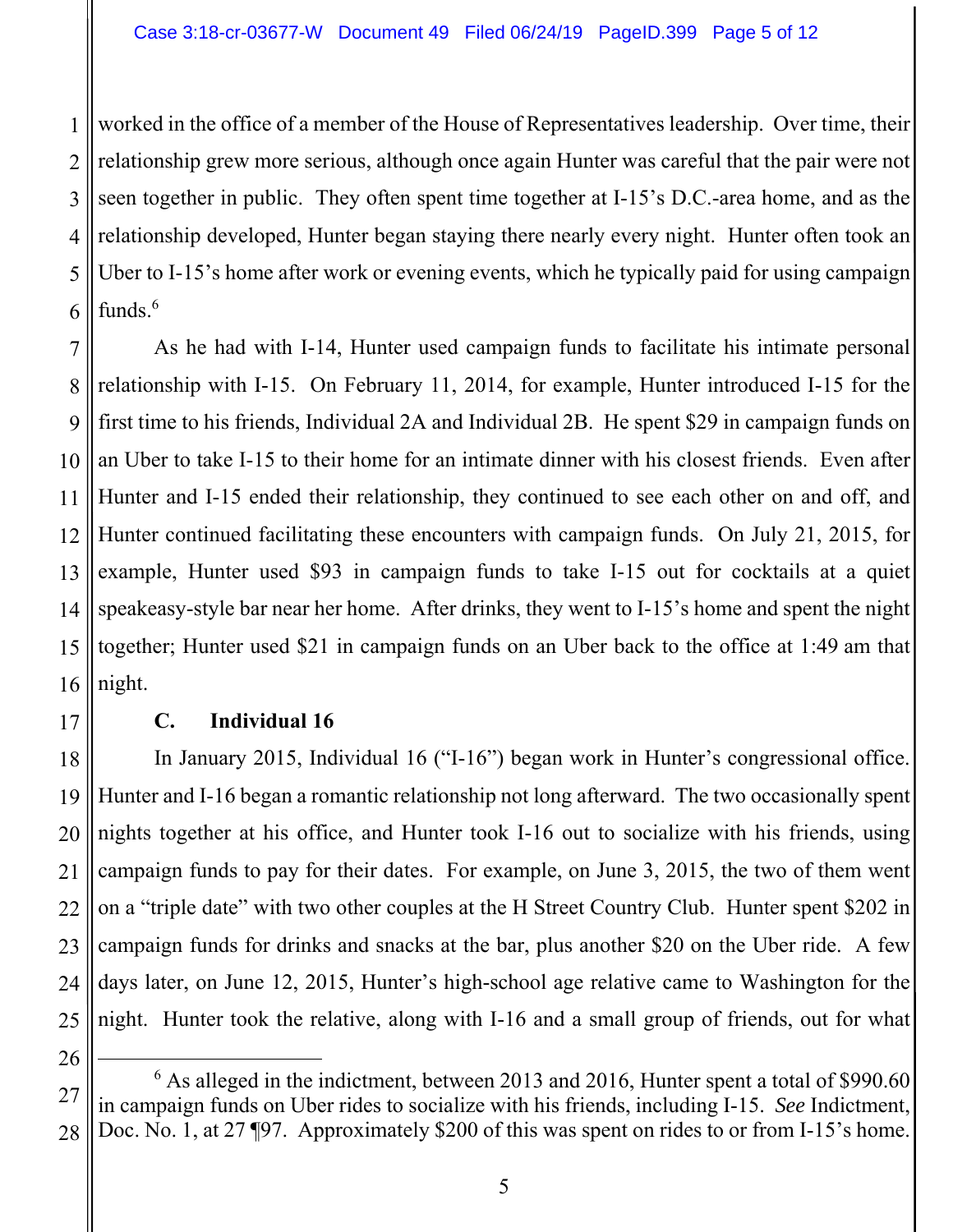Hunter described in a text message as "a nice family evening" at Matchbox Pizza. He paid the \$352 tab using campaign funds.

1

### **D. Individual 17**

At a political event held at the Hamilton Hotel on October 27, 2015, Hunter met up with Individual 17 ("I-17"). I-17 was a lobbyist Hunter knew both professionally and through the D.C. social scene. In the past, she had organized events and fundraisers for Hunter, and her organization had supported his congressional campaigns. That night, however, was not about business: at around 11:00 pm, Hunter and I-17 departed the Hamilton together for her home, where they engaged in intimate personal activities unrelated to Hunter's congressional campaign or duties as a member of Congress. Hunter left her house at 1:23 am. Although this was a strictly personal encounter, Hunter used campaign funds to pay the \$42 in Uber fares.

13

## **E. Individual 18**

14 15 16 17 18 19 20 21 22 Individual 18 ("I-18") was another lobbyist with professional and social ties to Hunter. After a weekend political event in Florida in 2016, they became closer, and they carried their relationship back to Washington. On September 14, 2016, following a political event they attended with several mutual friends, Hunter went back to I-18's home, where they engaged in intimate personal activities unrelated to Hunter's congressional campaign or duties as a member of Congress. At 7:08 am the next morning, Hunter used \$32 in campaign funds to Uber back to his office. About two weeks later, on September 26, 2016, Hunter again used campaign funds to Uber back to his office at 3:21 am after a night out socializing with I-18 and others.

6

- 23 24
- 25 26

27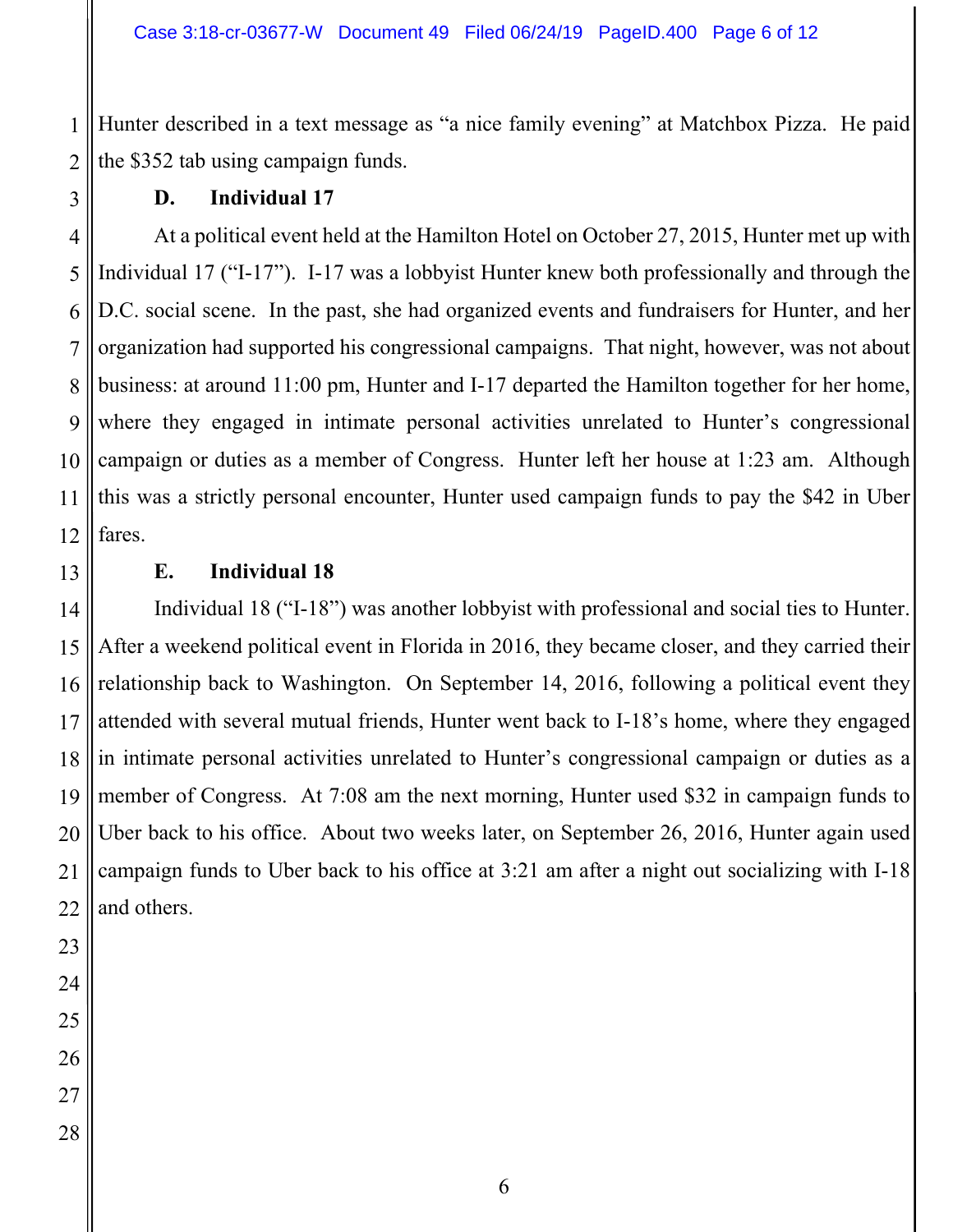#### **II.**

## **ARGUMENT**

#### **A. Evidence of Hunter's Use of Campaign Funds to Pursue Intimate Personal Relationships Is Relevant and Admissible at Trial**

As the above facts make clear, evidence of Hunter's intimate relationships is admissible to show the "personal" nature of his expenditures, his knowledge that these expenditures were for an unlawful purpose, and his motive to steal campaign funds.

First, by their very nature, these relationships establish the wholly personal nature of Hunter's related expenditures of campaign funds. Federal law prohibits conversion of campaign funds to "personal use"—that is, to fulfill obligations "that would exist irrespective of the candidate's election campaign or individual's duties as a holder of Federal office." 52 U.S.C. § 30114(b)(1), (2); *accord FEC v. Craig for U.S. Senate*, 816 F.3d 829, 835 (D.C. Cir. 2016) ("Whether [certain expenses] were expenses that would exist 'irrespective' of his election campaign or official duties is the central question in this case."). Evidence that Hunter spent campaign funds to carry out intimate affairs establishes the "personal" nature of those expenditures—the very fact the United States is required to prove in this case—by demonstrating that the payments had no legitimate campaign or congressional purpose. *See United States v. Dingle*, No. 12-30098, 2014 WL 5152109, at \*4 (C.D. Ill. Oct. 14, 2014), *affirmed at* 862 F.3d 607, 609 (7th Cir. 2017) (allowing evidence of defendant's infidelity in fraud trial where "[i]t would be difficult for the Government to present its theory of the case without some reference to the nature of these relationships."). Without this evidence, the jury might be left to believe—wrongly—that Hunter's "meetings" with these women, and the associated expenditures, were work-related; after all, Hunter had professional connections to each of them. The intimate nature of these relationships is, in short, direct proof an essential element of the crimes charged in the indictment, and as such it must be admitted to show Hunter's knowing illegal expenditures of campaign funds.

Second, Hunter's intimate relationships demonstrate his knowledge and intent to embezzle campaign funds. At trial, Hunter is likely to suggest that he sincerely (if mistakenly)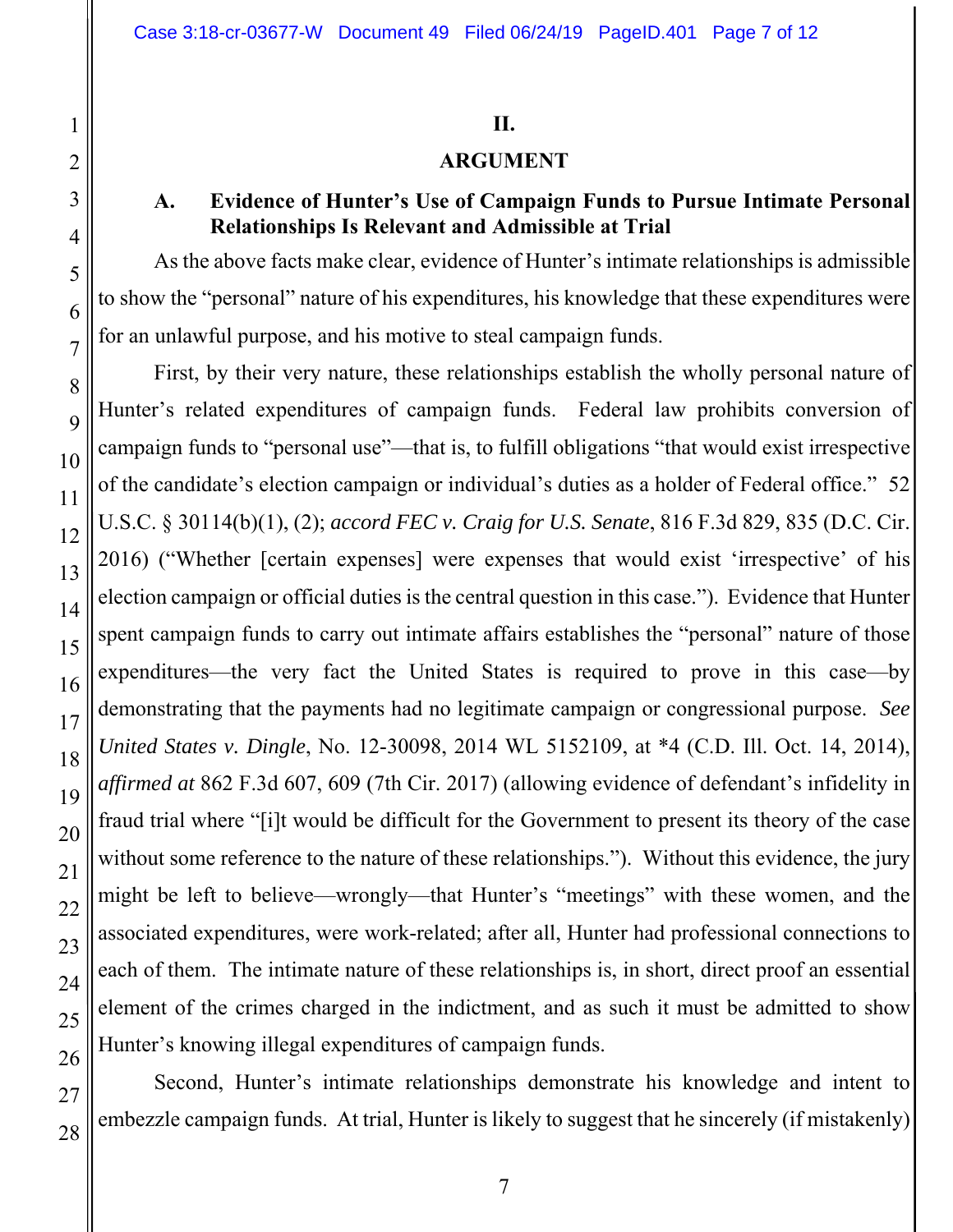1 2 3 4 5 6 7 8 9 10 11 believed his expenditures in the Washington area, particularly those surrounding events with lobbyists or congressional employees, were appropriate. Evidence that Hunter was using campaign funds to pursue romantic and intimate relationships is necessary for the jury to consider in evaluating the case. Simply put, carrying out a sequence of romantic liaisons is so far removed from any legitimate campaign or congressional activity as to rebut any argument that Hunter believed these were proper uses of campaign funds. *See United States v. Brockenborrugh*, 575 F.3d 726, 737 (D.C. Cir. 2009) (finding evidence that defendant cheated on his wife with co-conspirator relevant to show he "was a knowing participant in the fraudulent scheme"); *cf*. *United States v. Nosal*, No. CR-08-0237 EMC, 2013 WL 11327121, at \*6 (N.D. Cal. Mar. 29, 2013) (admitting evidence of defendant's infidelity to show his "intentions during the course of events at issue here").

12 13 14 15 16 17 18 19 20 21 22 Third, Hunter's intimate relationships furnished part of his motive to embezzle from the campaign. Carrying out all these affairs did not come cheap—Hunter spent thousands of dollars treating women to meals, drinks, and vacations, and traveling to and from their homes. Given the pronounced financial difficulties the Hunters were facing,<sup>7</sup> his use of campaign funds to pursue these relationships was necessary for Hunter to satisfy his desire for intimacy. *See, e.g., United States v. Shayota*, No. 15-CR-00264-LHK, 2016 WL 6534248, at \*3 (N.D. Cal. Oct. 28, 2016) ("[e]vidence of…extramarital affairs is relevant to [defendant]'s financial motivation for engaging in the alleged crimes" and thus admissible under Rule 403); *Nosal*, 2013 WL 11327121, at \*6 (evidence of infidelity admissible under Rule 403 to "provide insight into Defendant's motivation for various actions taken around the time and after he left his employment" with firm whose trade secrets he misappropriated).

## **B. Rule 404(b) is Inapplicable and Does Not Bar Evidence of Hunter's Use of Campaign Funds to Pursue Personal Relationships**

Any argument that Rule 404(b) bars evidence of Hunter's use of campaign funds to pursue personal relationship must fail, as the Rule is simply inapplicable here. Rule 404(b)

23

24

25

<sup>27</sup>  28 7 <sup>7</sup> The details of the Hunters' financial difficulties are set forth in the indictment and in a separate motion filed concurrently. The United States incorporates those facts herein.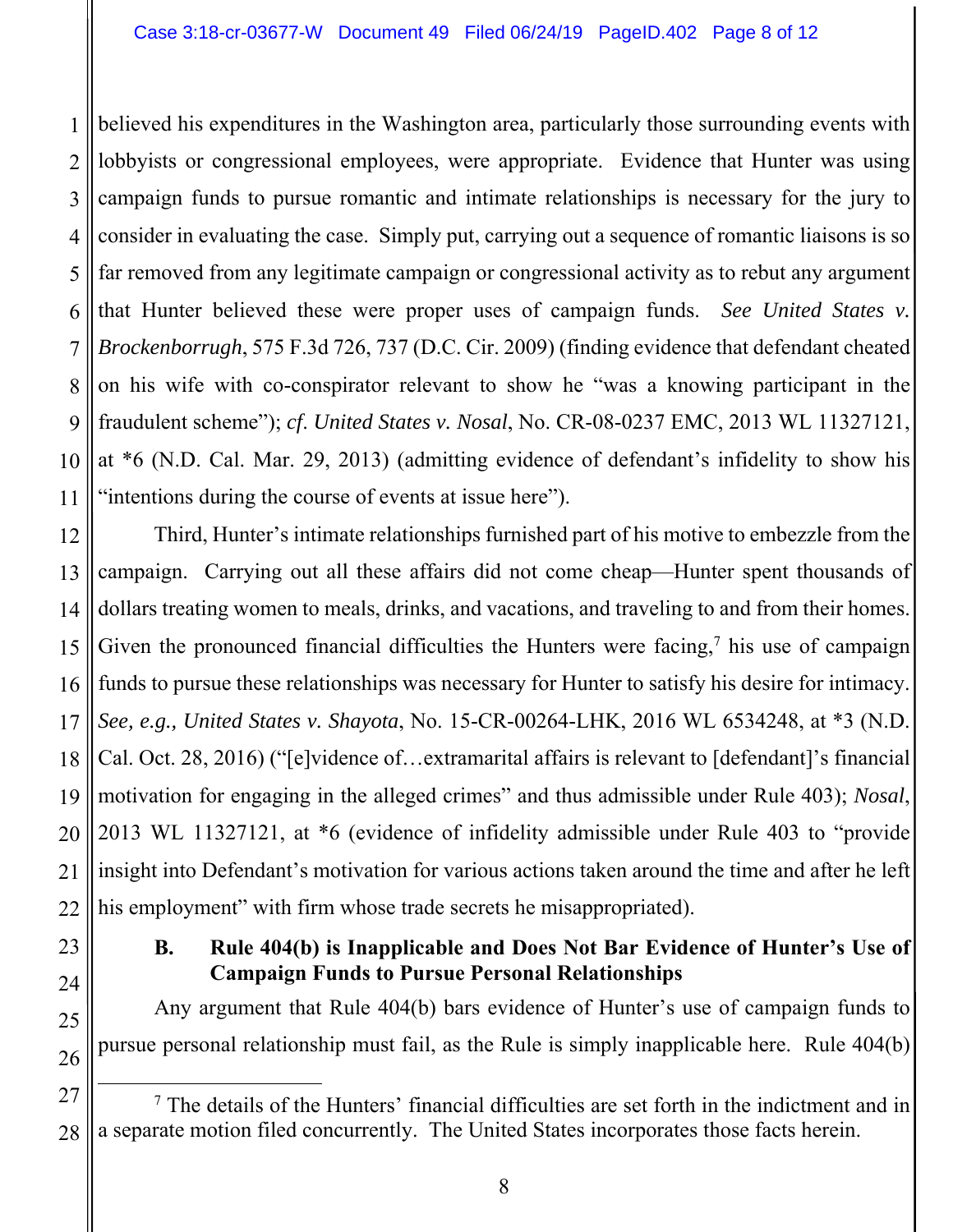1 2 3 4 5 6 7 8 9 10 11 12 13 14 15 16 17 18 19 prohibits admission of "[e]vidence of a crime, wrong, or other act…to prove a person's character in order to show that on a particular occasion the person acted in accordance with the character." Fed. R. Evid. 404(b)(1). The Rule does not apply, however, to "evidence of the very acts charged as crimes in the indictment." *United States v. Loftis*, 843 F.3d 1173, 1176 (9th Cir. 2016). Hunter's expenditure of campaign funds related to his personal relationships is exactly what make these expenditures criminal. They are not "other acts" at all, but rather, "direct evidence of the fact in issue." 22B Kenneth W. Graham, Jr., *Federal Practice and Procedure* § 5239, at 117 (2014) ("the court would have no discretion to exclude it because it is proof of the ultimate issue in the case."); *compare Loftis*, 843 F.3d at 1177 (evidence that defendant defrauded investors not named in indictment not subject to Rule 404(b) because it was part of overall "scheme to defraud"). Evidence of the intimate nature of Hunter's relationships is, moreover, "inextricably intertwined with the charged offense" because those facts (1) "are part of a single criminal transaction," and (2) are "necessary to admit in order to permit the prosecutor to offer a coherent and comprehensible story regarding the commission of the crime." *United States v. Wells*, 879 F.3d 900, 928 (9th Cir. 2018) (quotation marks omitted). And the evidence will not be used to argue anything about Hunter's character or propensity to embezzle campaign funds. *Dingle*, 2014 WL 5152109, at \*4 (rejecting any Rule 404(b) analysis to evidence of defendant's extramarital affairs because government was "not attempting to prove that by engaging in these acts, [defendant] was acting in accordance with his character"). Rule  $404(b)$  simply does not apply.<sup>8</sup>

<sup>20</sup>  21 22 23 24 25

<sup>26</sup>  27 28 8 Even if Rule 404(b) did apply, it explicitly *allows* the evidence described above to prove "motive, opportunity, intent, preparation, plan, knowledge, identity, absence of mistake, or lack of accident." Fed. R. Evid. 404(b)(2). Evidence of Hunter's intimate relationships not only demonstrates the "personal" nature of his expenditures, but establishes his intent to misuse the funds, knowledge that he was breaking the law, and his motive to do so—not that he acted in accordance with a character for infidelity.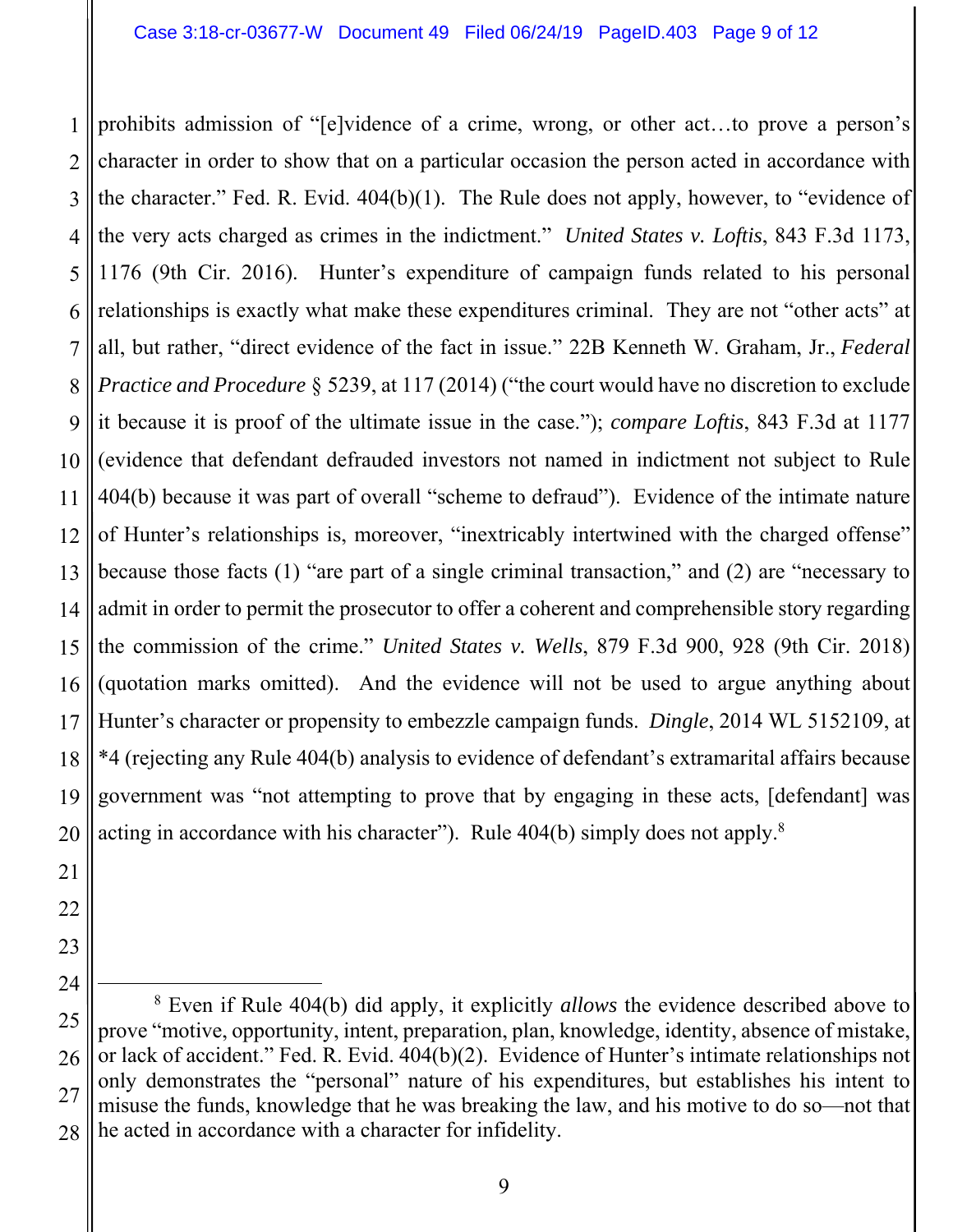1

2

3

4

5

6

7

8

9

10

11

12

13

14

15

16

17

18

19

20

21

22

23

24

## **C. The Clear Probative Value of this Evidence is Not Substantially Outweighed by Any Unfair Prejudice**

Evidence of Hunter's use of campaign funds to pursue these intimate relationships is not unfairly prejudicial under Rule 403. Hunter's personal relationships are direct evidence of the very *actus reus* of the crime—the conversion of campaign funds for personal use. It would be impossible to show the personal nature of the expenditures Hunter made pursuing those relationships without description of the relationships themselves. The probative value of the evidence is high. *See Old Chief v. United States*, 519 U.S. 172, 184 (1996) ("[T]he Rule 403 'probative value' of an item of evidence…may be calculated by comparing evidentiary alternatives."); Fed. R. Evid. 403 advisory committee note ("The availability of other means of proof may also be an appropriate factor" in determining "whether to exclude on grounds of unfair prejudice[.]"). *Cf. United States v. Gonzalez-Flores*, 418 F.3d 1093, 1098 (9th Cir. 2005) (noting that probative value of evidence is low where it does not go to an element of the charge, and finding admission of heat stroke suffered by witnesses in alien smuggling trial was therefore unduly prejudicial).

Courts routinely admit evidence of infidelity over Rule 403 objections when that evidence relates even indirectly to the charged crimes. In *United States v. Dingle*, for example, a married couple was charged with mail fraud and money laundering for obtaining grants from the state to provide health services, then "spend[ing] the diverted funds on personal luxuries." 862 F.3d 607, 609 (7th Cir. 2017). At trial, the district court allowed evidence of the husband's affairs with a state employee who steered grants to his straw charities and with the head of one of those charities. *Id.* at 612. The Seventh Circuit agreed that Rule 403 did not prohibited this evidence, because it "explained the structure of the fraudulent scheme, [the husband's] leadership role, and the trust displayed by the participants." *Id.*<sup>9</sup> In *United States v. Dimora*,

25 26 27 28 9 <sup>9</sup> In *Dingle*, the defense argued that the fact Mrs. Dingle would be tried together with Mr. Dingle made the admission of evidence of infidelity more prejudicial. The district court agreed this fact "may slightly increase the risk of prejudice," but nevertheless did not conclude that the evidence prejudice was unfair. *Dingle*, 2014 WL 5152109, at \*4. Here, by contrast, Duncan will be tried without Margaret Hunter.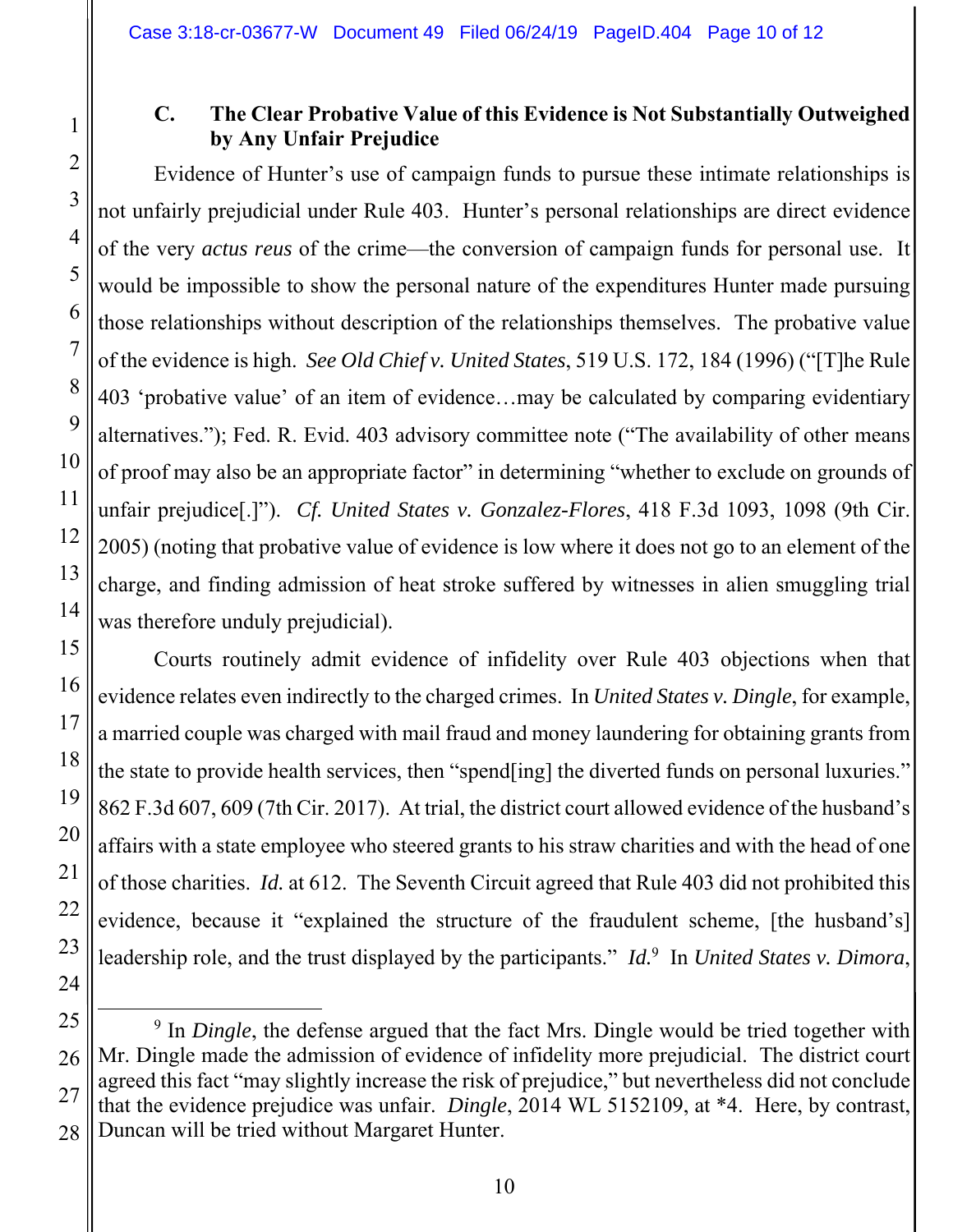1 2 3 4 5 6 7 8 9 10 the district court admitted evidence that a county employee visited his mistress on work time to show the benefits he received from participating in a conspiracy by purchasing a county job—"namely, the collection of a public paycheck for little or no work performed." 843 F. Supp. 2d 799, 854 (N.D. Ohio 2012). And in *United States v. Isley*, 369 F. App'x 80, 91 (11th Cir. 2010) (unpublished), the Eleventh Circuit upheld the admission of "evidence of [the defendant's] infidelity" elicited during testimony by the defendant's spouse in an embezzlement case. There, the defendant's infidelity was relevant only to the witness's potential bias (it explained the reason they were no longer in a relationship), because the personal expenditures were made by the defendant and her spouse. Even under these circumstances, Rule 403 did not require exclusion of that testimony.

11 12 Any concern about an unfair impact this evidence might have on Hunter's trial can be minimized by limiting, for example, testimony outlining "'any prurient details' of the affair[s]." *Nosal*, 2013 WL 11327121, at \*7. Here, however, the circumstances of Hunter's personal encounters with Individuals 14, 15, 16, 17, and 18 are direct evidence that he improperly converted campaign funds for personal use, that he knew his expenditures were improper, and that he intended to make them using campaign funds. While this evidence will certainly help to prove Hunter's guilt, when introduced for these perfectly proper purposes and appropriately limited to those encounters during which Hunter improperly used campaign funds, it is not unfairly prejudicial under Rule 403.

#### **III.**

## **ADDITIONAL POTENTIALLY SENSITIVE CONDUCT**

In addition to pursuing intimate personal relationships, Hunter improperly used campaign funds to pursue other clearly non-work related activity during get-togethers with his close personal friends. As with the evidence described above, the United States has offered to craft a factual stipulation that would eliminate the need to introduce this potentially sensitive evidence at trial. With respect to this evidence, Hunter has indicated that he may seek such a stipulation; the parties are discussing the specifics.